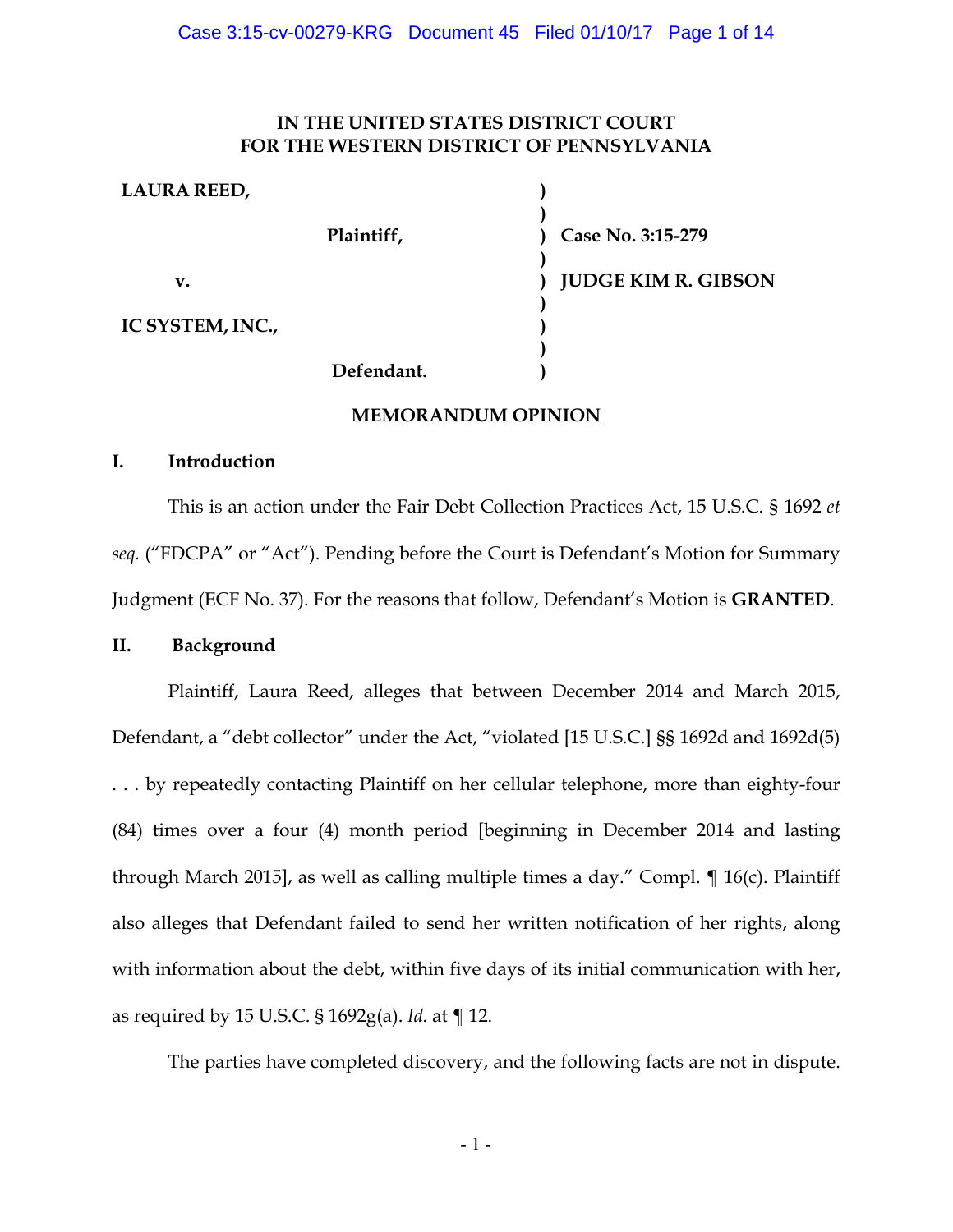#### Case 3:15-cv-00279-KRG Document 45 Filed 01/10/17 Page 2 of 14

According to Defendant's Rule 30(b)(6) designee, Michael Zelbitschka, Defendant attempted to reach Plaintiff by calling her and sending her a notice dated December 9, 2014, to the address where she was living at the time. The notice, which was addressed to Plaintiff under her maiden name, stated "[y]our delinquent account has been turned over to this collection agency" and specified the amount of the debt and the name of the creditor. It also advised Plaintiff of her right to dispute the debt. Although Plaintiff claims that she never received the notice, there is no evidence that it was ever returned to Defendant as undeliverable.

Defendant's account notes reflect that Defendant attempted to call Plaintiff's cell phone 125 times over a span of 135 days, beginning on December 8, 2014, and ending on April 22, 2015. There were 35 days on which Defendant called at least two times, and three days on which Defendant called three times. All of the calls went to Plaintiff's voicemail, and on one occasion, Defendant left a message. According to the account notes, the calls ceased after Plaintiff's attorney wrote a letter to Defendant, requesting that it stop all communication with Plaintiff.

Plaintiff testified that once she started receiving the calls,<sup>[1](#page-1-0)</sup> she downloaded a cell phone app called "Blocked Calls Get Cash."[2](#page-1-1) From that point on, when Plaintiff

 $\overline{a}$ 

<span id="page-1-0"></span><sup>1</sup> Plaintiff has filed six similar law suits alleging FDCPA violations against other debt collectors during the same time period, so it is not clear whether she downloaded the app after she started to receive calls from Defendant, in particular, or whether she downloaded the app after receiving calls from other debt collectors but before she received any calls from Defendant.

<span id="page-1-1"></span><sup>2</sup> According to its Web site, "[t]he Block Calls Get Cash app was developed to help [users] effortlessly exercise [their] rights under the Telephone Consumer Protection Act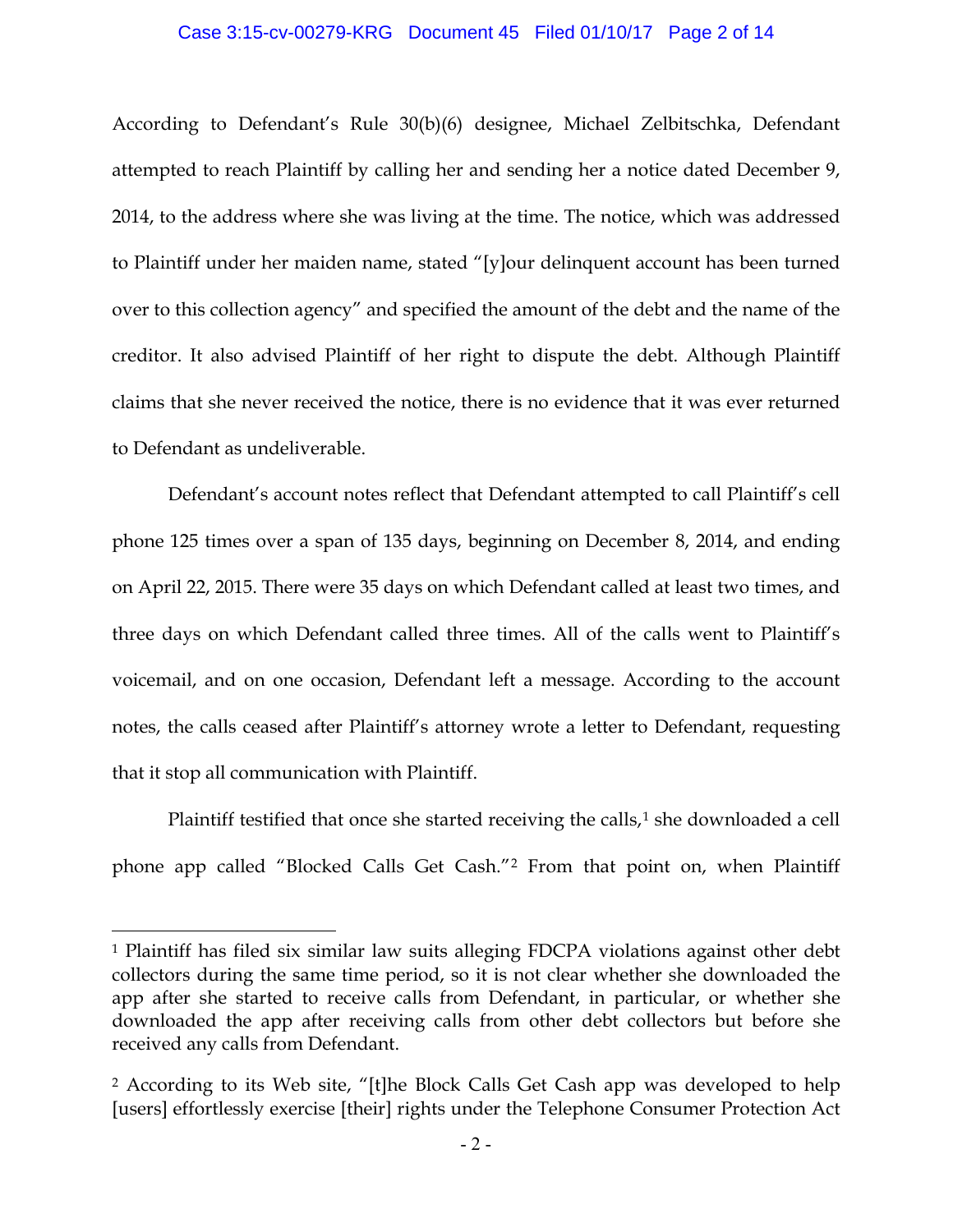#### Case 3:15-cv-00279-KRG Document 45 Filed 01/10/17 Page 3 of 14

received a call on her cell phone, the app "would ask whether it was a personal call [or] whether it was a debt collector or a telemarketer[.]" Once Plaintiff identified the caller, the app would "pop up with another screen saying 'if this call is illegal it could get you cash for said call.' And then [it would] go away. And from that point on, whatever number that popped up, if you [didn't] want it to call you anymore, it [would] block it." Plaintiff explained that her phone would "ring for, like, a second or two" before blocking the call, and then the app "would give [her] a notification of a blocked call." The blocked calls were then logged in the app. Plaintiff testified that she had the option of answering the call before it was blocked, "but most of the time, when [she] got the phone calls, [she was] at work, and [she could not] answer [the phone]." It is undisputed that Plaintiff never requested the name of the creditor in writing or requested that Defendant stop making the calls.

### **III. Standard of Review**

 $\overline{a}$ 

Summary judgment may be granted "if the movant shows that there is no genuine dispute as to any material fact and the movant is entitled to judgment as a matter of law." Fed. R. Civ. P. 56(a). "A fact is material if it might affect the outcome of the suit under the governing law." *Burton v. Teleflex Inc.*, 707 F.3d 417, 425 (3d Cir. 2013) (citation omitted). In deciding a motion for summary judgment, the Court's function is not to weigh the evidence, to determine the truth of the matter, or to evaluate

<sup>(</sup>TCPA)." [http://www.blockcallsgetcash.com/the-law/.](http://www.blockcallsgetcash.com/the-law/) "If [a consumer] receives a robocall, BCGC prompts [the consumer] to answer a few simple questions" and the call is logged. *Id.* Then that "information is reviewed by Lemberg Law, the most active consumer law firm in the country[,]" for violations of the TCPA. *Id.*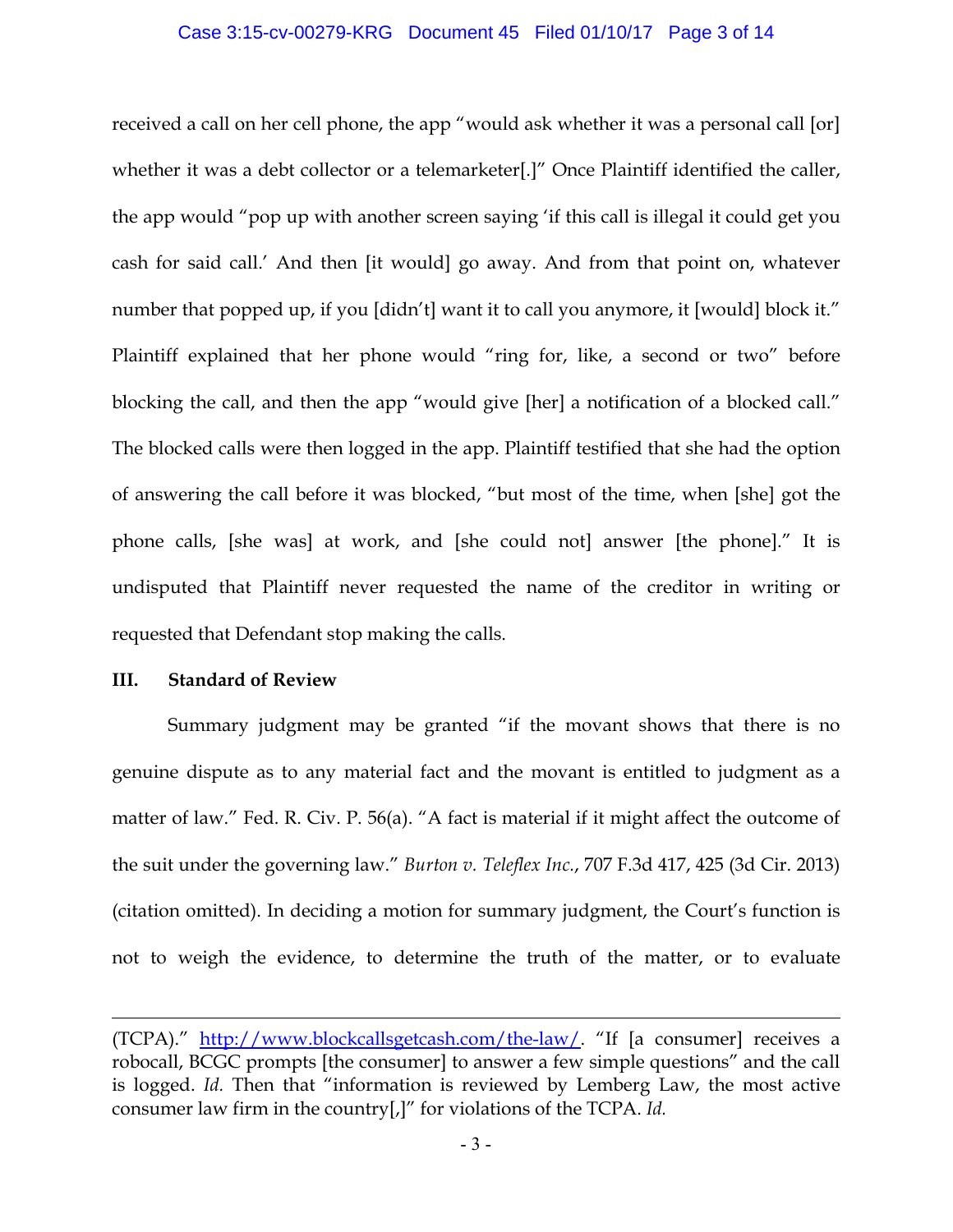#### Case 3:15-cv-00279-KRG Document 45 Filed 01/10/17 Page 4 of 14

credibility. *See Montone v. City of Jersey City, et al.*, 709 F.3d 181 (3d Cir. 2013). Rather, the Court is only to determine whether the evidence of record is such that a reasonable jury could return a verdict for the non-moving party. *Id.* In evaluating the evidence, the Court must interpret the facts in the light most favorable to the non-moving party, and draw all reasonable inferences in favor of the non-movant. *Watson v. Abington Twp.*, 478 F. 3d 144, 147 (3d Cir. 2007).

#### **IV. Discussion**

Defendant advances two arguments in support of its motion. First, Defendant argues that Plaintiff lacks Article III standing. Second, Defendant contends that, assuming Plaintiff has standing, she has nonetheless failed to adduce sufficient evidence to support either of her claims under the FDCPA. The Court will begin, as it must, with the question of whether Plaintiff has standing, and then, if necessary, address the remainder of Defendant's contentions.

#### **A. Standing**

Article III of the United States Constitution limits federal court jurisdiction to actual cases and controversies. *See* U.S. Const. art. 3, § 2. In every case, the plaintiff bears the burden of establishing Article III standing. *Winer Family Trust v. Queen*, 503 F.3d 319, 325 (3d Cir. 2007). To do so, "a plaintiff must demonstrate '(1) an injury-in-fact, (2) a sufficient causal connection between the injury and the conduct complained of, and (3) a likelihood that the injury will be redressed by a favorable decision.'" *Finkelman v. Nat'l Football League*, 810 F.3d 187, 192 (3d Cir. 2016) (quoting *Neale v. Volvo Cars of N. Am., LLC*, 794 F.3d 353, 358–59 (3d Cir. 2015)). With respect to the injury-in-fact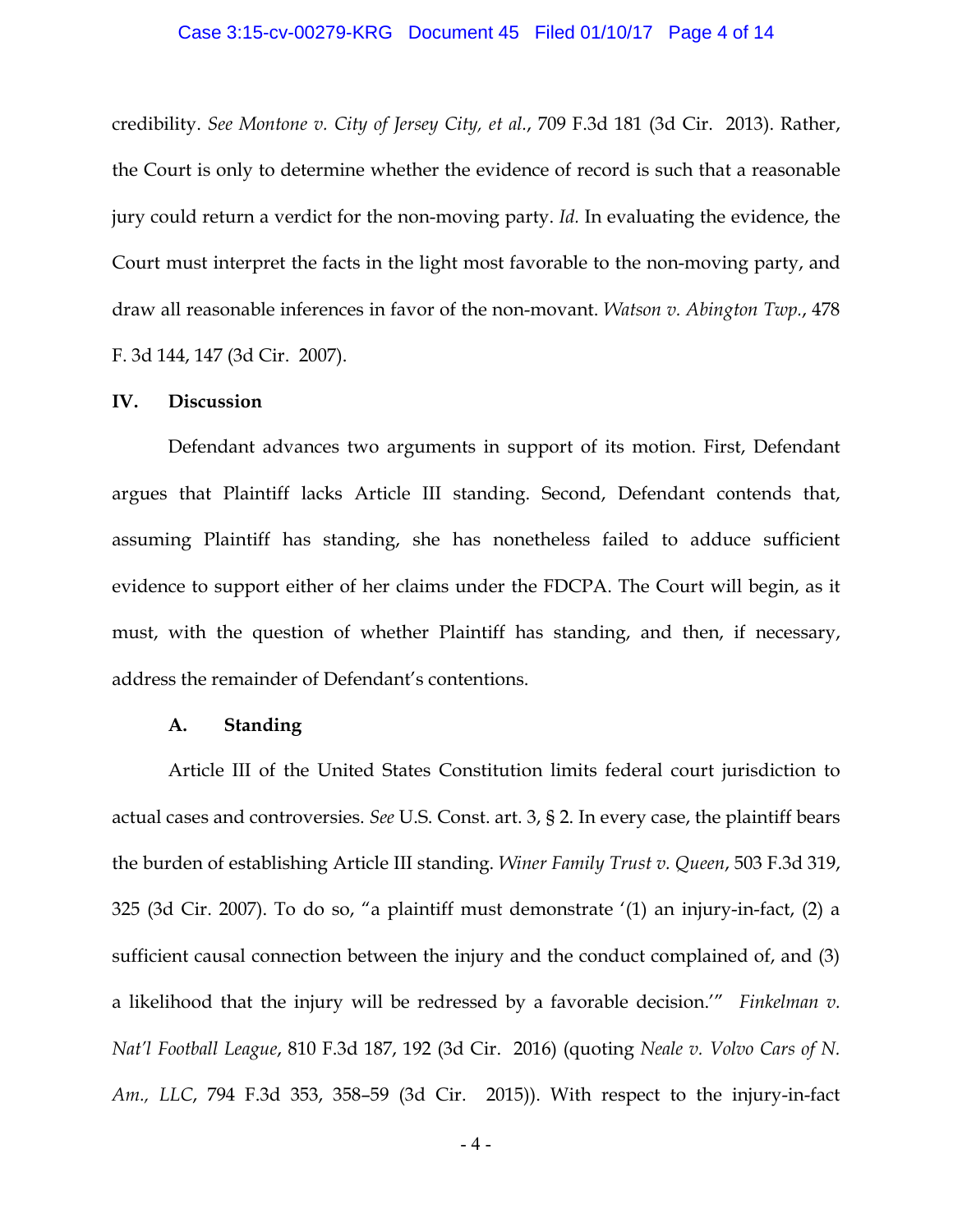#### Case 3:15-cv-00279-KRG Document 45 Filed 01/10/17 Page 5 of 14

requirement, "a plaintiff must claim 'the invasion of a concrete and particularized legally protected interest' resulting in harm 'that is actual or imminent, not conjectural or hypothetical.'" *Id.* (quoting *Blunt v. Lower Merion Sch. Dist.*, 767 F.3d 247, 278 (3d Cir. 2014)).

Defendant asserts that Plaintiff lacks standing because she has not established that she suffered a concrete injury, $3$  "as is clear from Plaintiff admittedly not answering the telephone calls at issue and the only purported 'injury' was the annoyance she purportedly experienced after the telephone call would ring one (1) or two (2) times before being blocked" by the Blocked Calls Get Cash app. Def.'s Br. at 14. Defendant's argument is based on the Supreme Court's recent decision in *Spokeo Inc. v. Robbins*, ––– U.S. ––––, 136 S. Ct. 1540 (2016). At issue in *Spokeo* was whether alleged procedural violations of the Fair Credit Reporting Act ("FCRA") were sufficiently concrete to establish standing. *Spokeo*, 136 S. Ct. at 1547. The plaintiff there claimed that Spokeo, a company that operates an online "people search engine," disclosed inaccurate information about him to its customers, in violation of the FCRA. *Id.* at 1544. The Ninth Circuit held that the plaintiff had standing, finding that he adequately alleged that "Spokeo violated *his* statutory rights" and that his "personal interests in the handling of his credit information are individualized rather than collective." *Id.* at 1544-45 (emphasis in original). The Supreme Court reversed and remanded the case to the Ninth Circuit, after concluding that the Ninth Circuit's analysis was "incomplete"

 $\overline{a}$ 

<span id="page-4-0"></span><sup>3</sup> There is no question that Plaintiff's alleged injury is particularized, as Plaintiff is asserting that her own rights were violated and not making a generalized grievance. Thus, the Court will only address whether the concreteness requirement is met.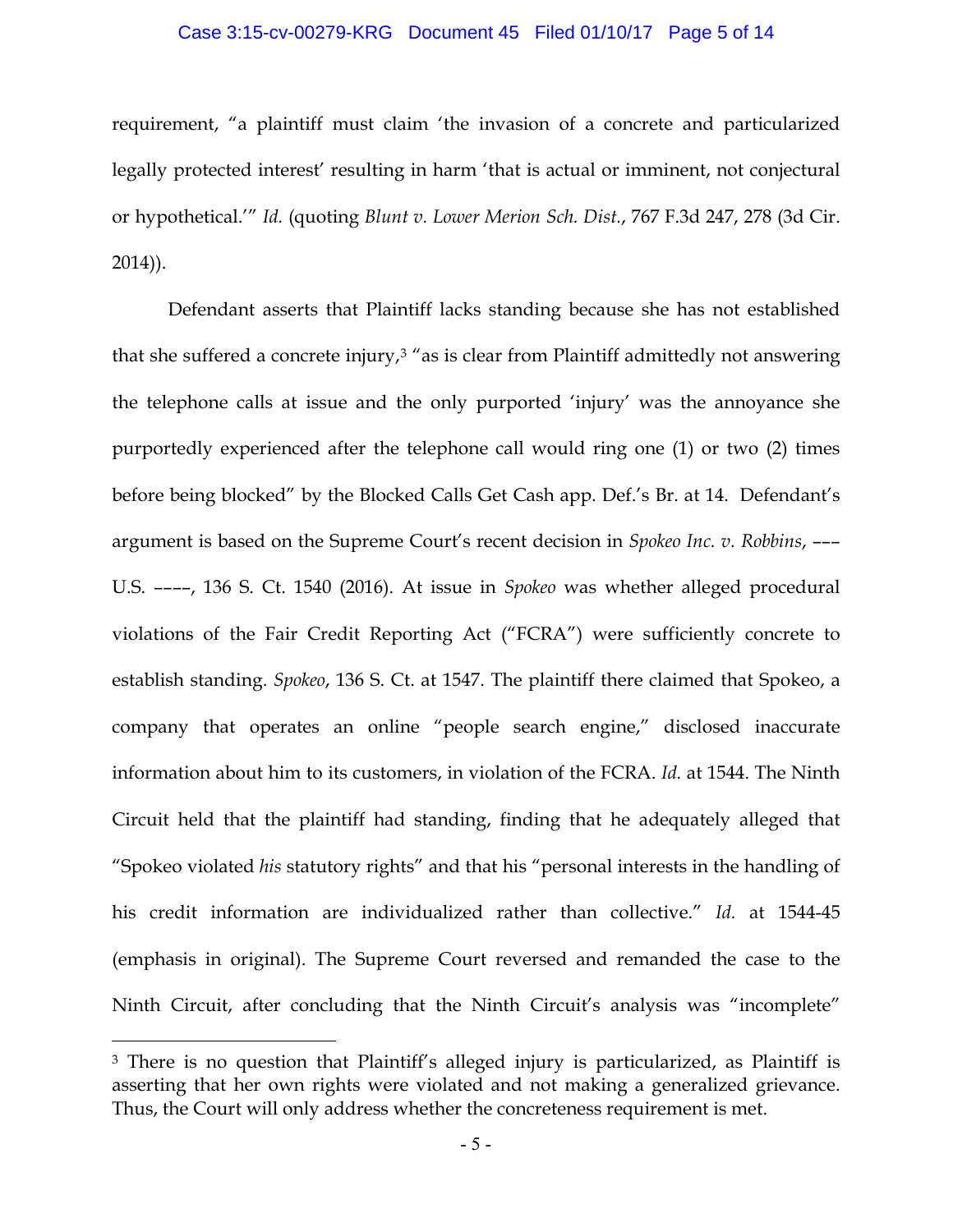#### Case 3:15-cv-00279-KRG Document 45 Filed 01/10/17 Page 6 of 14

because the court did not consider whether the plaintiff's injury was concrete, as well as particularized. *Id.* at 1545 (emphasis in original) (explaining that "the injury-in-fact requirement requires a plaintiff to allege an injury that is both 'concrete *and*  particularized'").

While the *Spokeo* Court did not address whether the plaintiff's alleged injury was sufficiently concrete to establish standing, it did offer some guidance on the issue. As the Supreme Court explained, "a 'concrete' injury must be '*de facto*'; that is, it must actually exist" or be "real, and not abstract." *Id.* The injury need not, however, be tangible. *Id.* at 1549. "In determining whether an intangible harm constitutes injury in fact," the Supreme Court explained, "both history and the judgment of Congress play important roles." *Id.* In particular, courts should look to "whether an alleged intangible harm has a close relationship to a harm that has traditionally been regarded as providing a basis for a lawsuit in English or American courts." *Id.* Congress' "judgment is also instructive and important," since it "may 'elevat[e] to the status of legally cognizable injuries concrete, *de facto* injuries that were previously inadequate in law.'" *Id.* (quoting *Lujan v. Defenders of Wildlife*, 504 U.S. 555, 578 (1992)). At the same time, the *Spokeo* Court made clear that a plaintiff does not "automatically satisf[y] the injury-infact requirement whenever a statute grants a person a statutory right and purports to authorize that person to sue to vindicate that right." *Id.* at 1549. In other words, a plaintiff "cannot satisfy the demands of Article III by alleging a bare procedural violation" because "[a] violation of one of the FCRA's procedural requirements may result in no harm." *Id.* at 1550. Instead, "Article III standing requires a concrete injury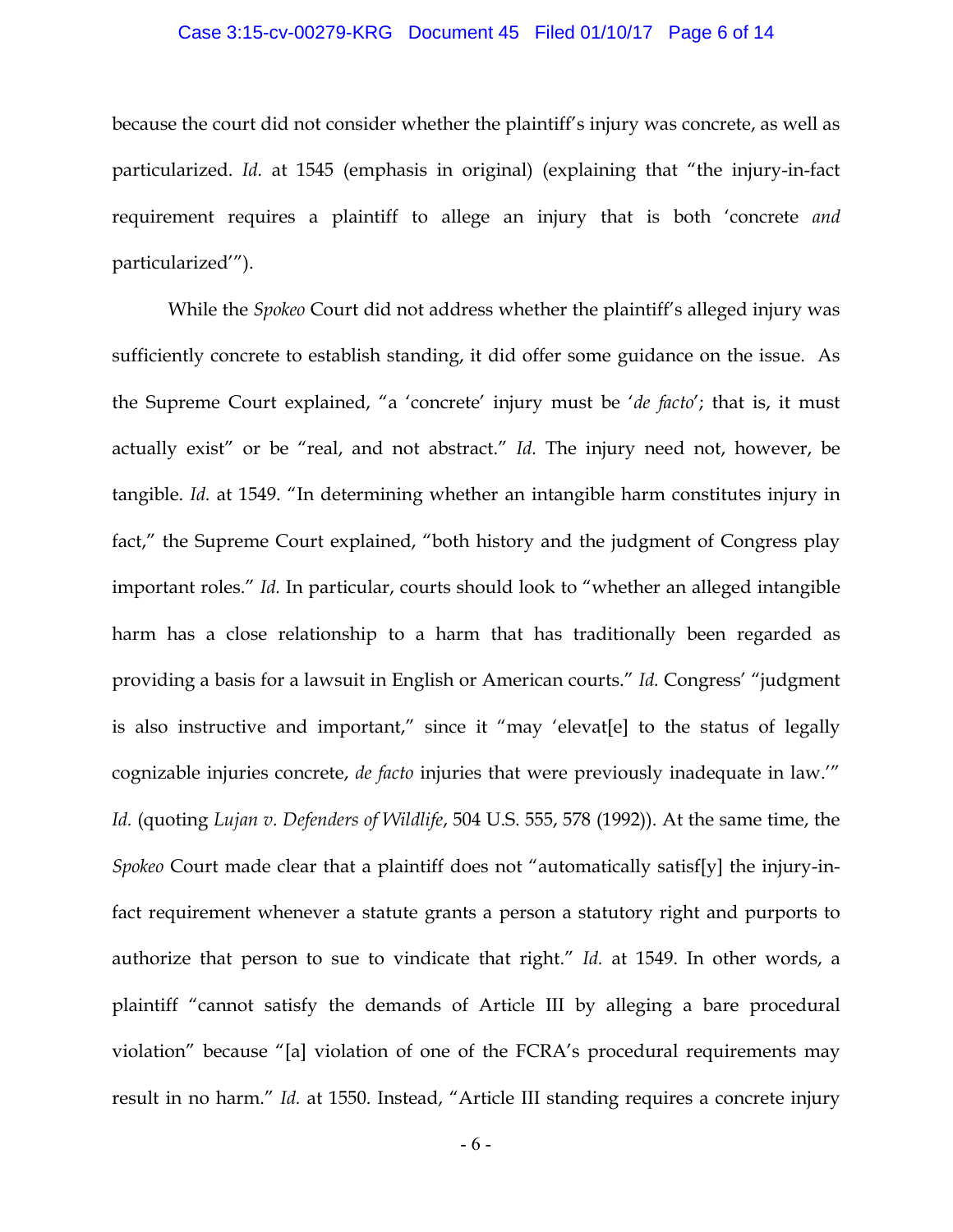even in the context of a statutory violation." *Id.* at 1549.

To illustrate, the Supreme Court offered two examples of "bare" procedural violations that would be inadequate to confer standing. *Id.* First, the Court explained, "even if a consumer reporting agency fails to provide the required notice to a user of the agency's consumer information, that information regardless may be entirely accurate[,]" and thus the disclosure may result in no harm. *Id.* Second, the Supreme Court observed that it would be "difficult to imagine how the dissemination of an incorrect zip code" – conduct that may technically violate the FCRA – "could work any concrete harm." *Id.*

Here, unlike in *Spokeo*, Plaintiff is not just alleging a "bare" procedural violation. *See Church v. Accretive Health, Inc.*, --- F. App'x ----, 2016 WL 3611543, at \*3 n.2 (11th Cir. July 6, 2016) (distinguishing between "bare" procedural violations and violations of substantive provisions of the FDCPA); *Jackson v. Abendroth & Russell, P.C.*, No. 416CV00113RGEHCA, 2016 WL 4942074, at \*9 (S.D. Iowa Sept. 12, 2016)(explaining that *"*the FDCPA created the substantive right for consumers to be free from debt collector abuse"); *Prindle v. Carrington Mortg. Servs.*, LLC, No. 3:13-CV-1349-J-34PDB, 2016 WL 4369424, at \*9 n.10 (M.D. Fla. Aug. 16, 2016) (noting that the plaintiff's "right [to be free from abusive debt collection practices] appears to be substantive in nature (in that it confers on her a right to protection from certain unlawful conduct)"); *Mey v. Got Warranty, Inc.*, No. 5:15-CV-101, 2016 WL 3645195, at \*2 (N.D.W. Va. June 30, 2016) (explaining that the *Spokeo* Court's observation regarding "bare" procedural violations "has little application to claims under the TCPA, since those claims are not based on 'bare procedural' rights, but rather on substantive prohibitions of actions directed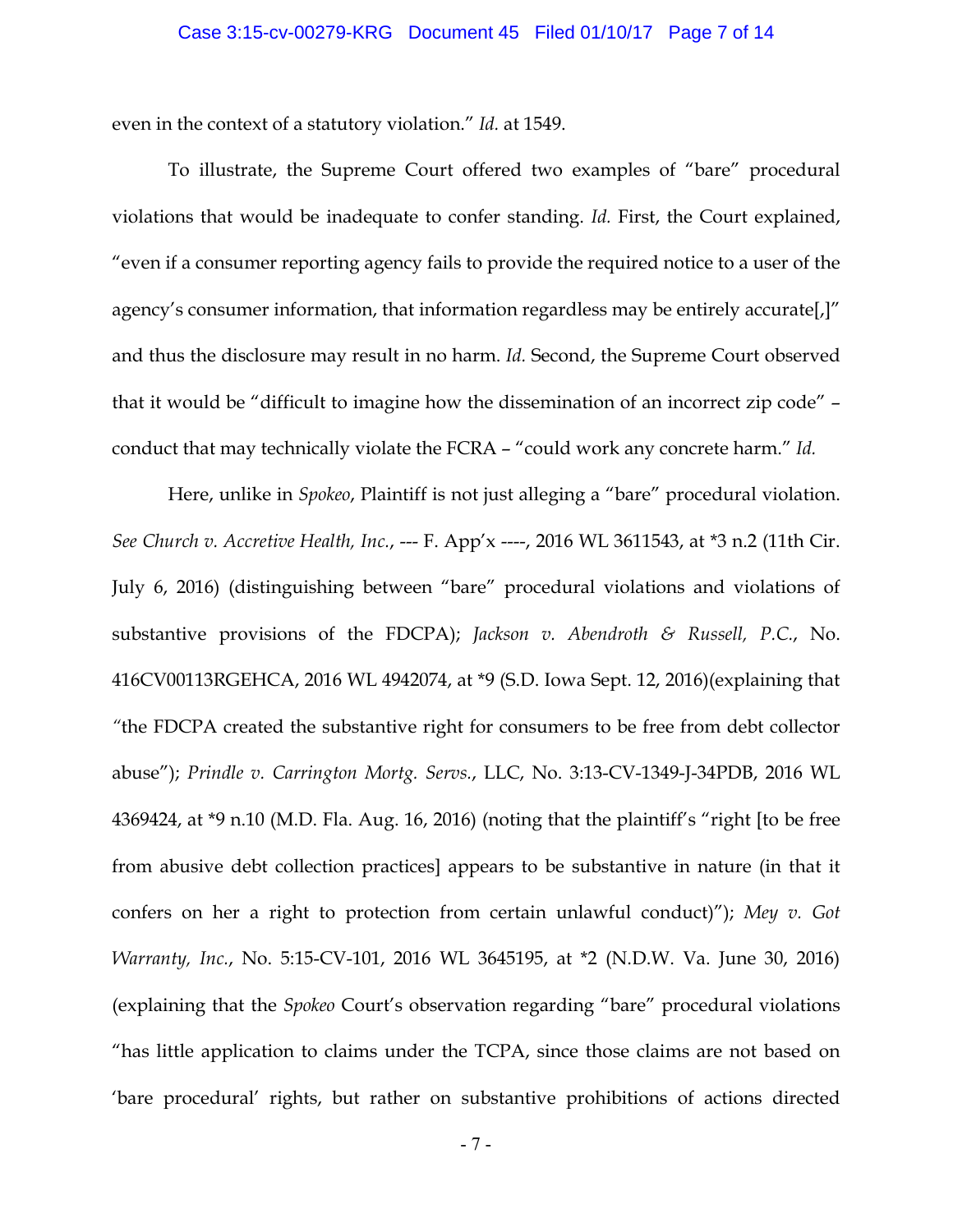#### Case 3:15-cv-00279-KRG Document 45 Filed 01/10/17 Page 8 of 14

toward specific consumers"). The FDCPA was enacted "to eliminate abusive debt collection practices[.]" 15 U.S.C*.* § 1692(e). Included among the prohibited practices is "causing a telephone to ring . . . repeatedly or continuously with intent to annoy, abuse, or harass." *Id.* at § 1692d(5).

"By prohibiting such practices and providing consumers with a right to sue for violations of that prohibition, the FDCPA implicitly confers on consumers the right to be free from those practices when they receive debt-collection communications from debt collectors." *Prindle*, 2016 WL 4369424, at \*8. In other words, "[t]hrough [§ 1692d of the FDCPA], Congress identified an existing concrete harm (being subjected to specific abusive debt-collection practices) that, by itself, was inadequate at law to establish standing . . . and elevated it to the status of a 'legally cognizable injur[y]' (by providing consumers with a new, substantive right to be free from such abusive debt-collection practices, without regard to whether a consumer experienced a more tangible 'harm[.]'" *Id.* When someone is subjected to such practices, she has suffered a concrete injury and "'need not alleged any additional harm beyond the one Congress has identified.'" *Id.* (quoting *Spokeo*, 136 S. Ct. at 1549).

Plaintiff, as the object of repeated phone calls from Defendant which caused her wasted time and annoyance, "has suffered injury in precisely the form the [FDCPA] was intended to guard against." *Id.* (quotation marks omitted). This injury, while perhaps minor in the eyes of some, is sufficiently concrete to confer standing, regardless whether Plaintiff suffered any additional injury. That is true even though Plaintiff did not answer the calls in question, for she still had to spend time addressing them. *See*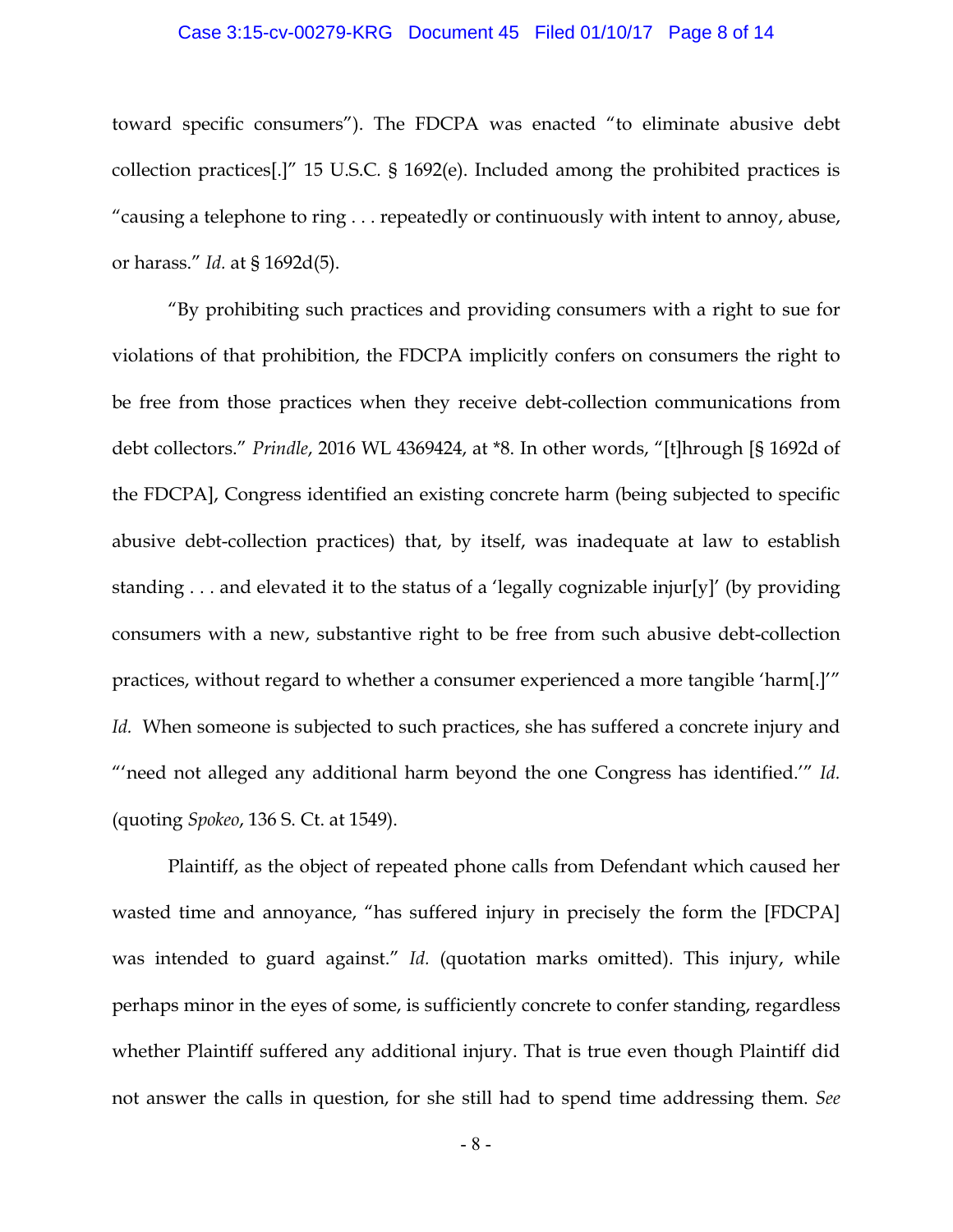#### Case 3:15-cv-00279-KRG Document 45 Filed 01/10/17 Page 9 of 14

*Meadows v. Franklin Collection Serv., Inc.*, 414 F. App'x 230, 234 (11th Cir. 2011) (recognizing "that answering the phone is not necessary for there to be harassment" under § 1692d(5) and noting that "[t]his makes good sense because a ringing telephone, even if screened and unanswered, can be harassing"); *Booth v. Appstack, Inc.*, No. c-13- 1533, 2016 WL 3030256, \*3 (W.D. Wash. May 24, 2016) (holding that plaintiffs had standing since the alleged violations required them "to waste time answering or otherwise addressing widespread robocalls"). Therefore, the Court will address the merits of Plaintiff's claims.

#### **B. Merits**

 $\overline{a}$ 

### **1. Count I – 15 U.S.C. §§ 1692d and 1692d(5)**

In Count I, Plaintiff seeks recovery under 15 U.S.C. §§ 1692d and 1692d(5).[4](#page-8-0) Section 1692d prohibits debt collectors from engaging "in any conduct the natural consequence of which is to harass, oppress, or abuse any person in connection with the collection of a debt." 15 U.S.C. § 1692d. In addition to that general prohibition, the statute specifically prohibits a debt collector from "causing a telephone to ring . . . repeatedly or continuously with intent to annoy, abuse, or harass." *Id.* at § 1692d(5). "For the purposes of the FDCPA, continuously means 'making a series of telephone

<span id="page-8-0"></span><sup>4</sup> Plaintiff has purported to raise claims under both § 1692d and § 1692d(5). "A plaintiff 'may ordinarily pursue claims under both § 1692d and § 1692d (5).'" *Neu v. Genpact Servs., LLC*, No. 11-CV-2246 W KSC, 2013 WL 1773822, at \*3 (S.D. Cal. Apr. 25, 2013) (quoting *Stirling v. Genpact Services, LLC*, No. 2:11–CV–06369, 2012 WL 952310 at \*3 (C.D. Cal. Mar.19, 2012)). But where, as here, the claim "fits entirely within  $\S 1692d(5)'s$ prohibition against telephone calls made 'with intent to annoy, abuse, or harass[,]'" that more specific provision governs. *Id.* (citing Stirling, 2012 WL 952310 at \*3; *Hendricks v. CBE Grp., Inc.*, 891 F. Supp. 2d 892, 896 n.2 (N.D. Ill. 2012)).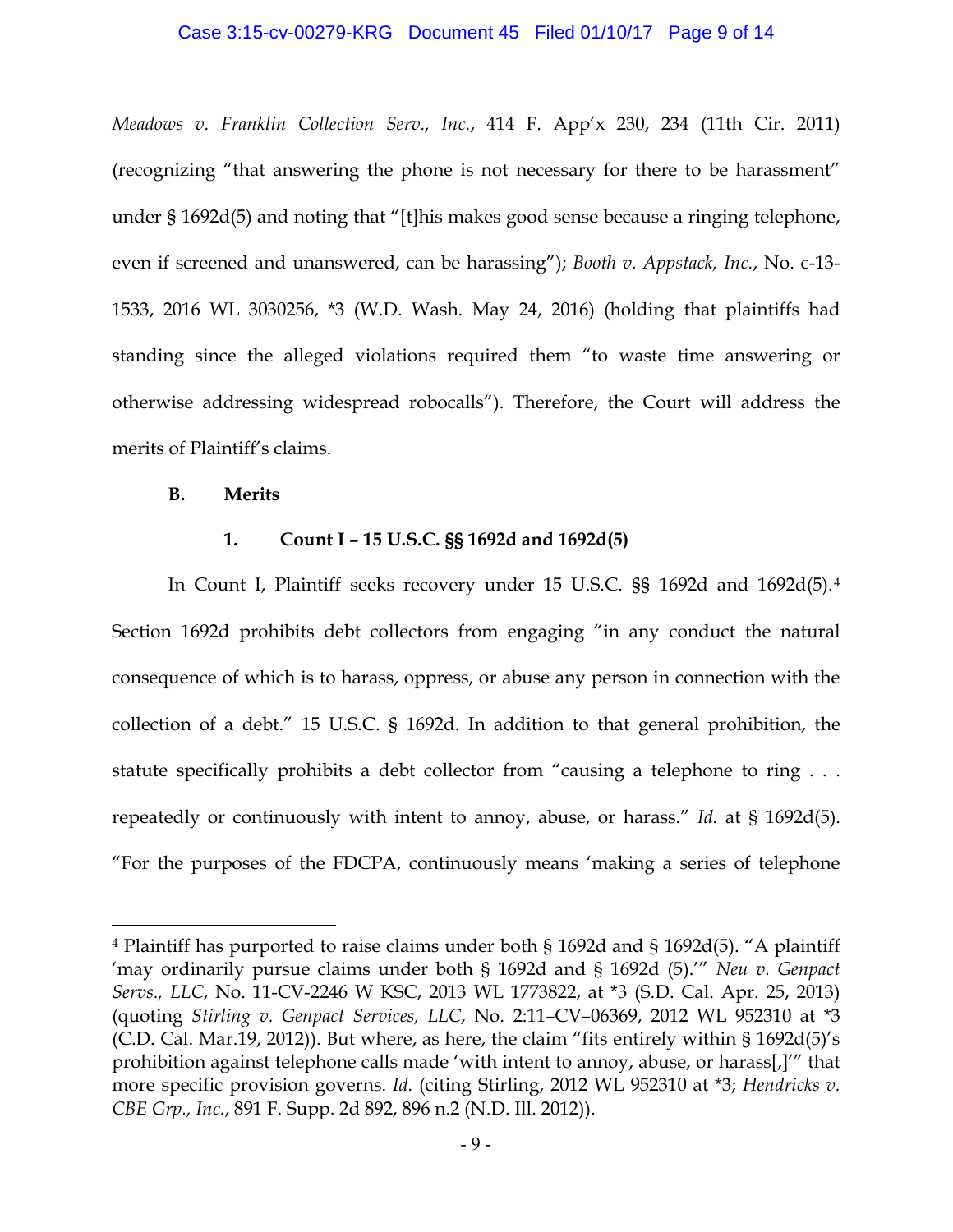#### Case 3:15-cv-00279-KRG Document 45 Filed 01/10/17 Page 10 of 14

calls, one right after the other,' and repeatedly means 'calling with excessive frequency under the circumstances.'" *Kromelbein v. Envision Payment Sols., Inc.*, No. 3:11-CV-1598, 2013 WL 3947109, at \*6 (M.D. Pa. Aug. 1, 2013) (quoting *Carr v. NCO Financial Systems, Inc.*, 11–CV–2050, 2011 WL 6371899, \*2 n.3 (E.D. Pa. 2011) (citing FTC Staff Commentary on the Fair Debt Collection Practices Act, 53 Fed. Reg. 50097–02, 50105 (Dec. 13, 1988))).

Generally, the question of whether a debt collector acted with the necessary intent is left for the jury. *See Chisholm v. AFNI, Inc.*, No. CV 15-3625(JBS/JS), 2016 WL 6901358, at \*3 (D.N.J. Nov. 22, 2016) (citing *Rush v. Portfolio Recovery Assocs.*, 977 F. Supp. 2d 414, 429 (D.N.J. 2013)). "A court, however, may grant summary judgment if a plaintiff fails to 'provide evidence such that a reasonable juror could conclude that such calls were caused by Defendants with an intent to harass.'" *Turner v. Prof'l Recovery Servs., Inc.*, 956 F. Supp. 2d 573, 578 (D.N.J. 2013) (quoting *Derricotte v. Pressler & Pressler, LLP*, No. 10–1323, 2011 WL 2971540, at \*3 (D.N.J. July 19, 2011)). "Courts have used a number of different factors to infer whether a debt collector acted with the requisite intent, primarily focusing on the frequency, pattern and substance of the calls." *Kromelbein*, 2013 WL 3947109, at \*6 (citing *Nyce v. Sterling Credit Corp.*, 11–CV– 5066, 2013 WL 1388051, \*4 (E.D. Pa. 2013)).

Although "[t]here is no consensus as to the amount and pattern of calls necessary" to survive summary judgment, *Turner*, 956 F. Supp. 2d at 578, it is clear that "the number of calls alone cannot violate the FDCPA; a plaintiff must also show some other egregious or outrageous conduct in order for a high number of calls to have the 'natural consequence' of harassing a debtor[,]" *Chisholm*, 2016 WL 6901358, at \*3. For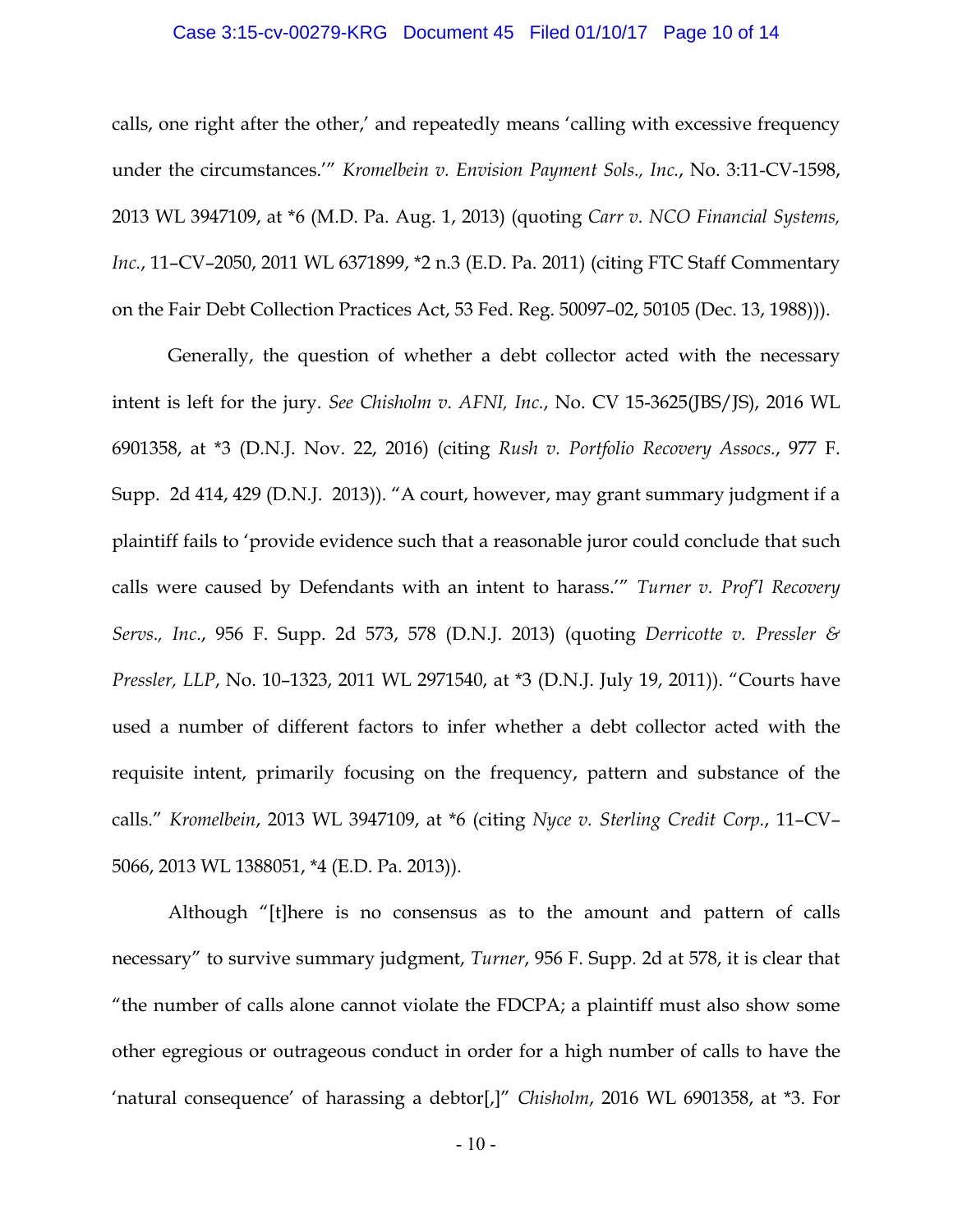#### Case 3:15-cv-00279-KRG Document 45 Filed 01/10/17 Page 11 of 14

example, "courts have found that even 'daily' calls, unaccompanied by other egregious conduct, such as calling immediately after hanging up, calling multiple times in a single day, calling places of employment, family, or friends, calling at odd hours, or calling after being asked to stop, is insufficient to raise a triable issue of fact for the jury." *Waite v. Fin. Recovery Servs.*, Inc., No. 8:09-CV-02336, 2010 WL 5209350, at \*3 (M.D. Fla. Dec. 16, 2010) (citing *Saltzman v. I.C. Sys., Inc.*, No. 09–10096, 2009 WL 3190359, at \*7 (E.D. Mich. Sept. 30, 2009); *Arteaga v. Asset Acceptance, LLC*, No. CV–F–09–1860 LJO GSA, 2010 WL 3310259, at \*5 (C.D. Cal. Aug. 23, 2010); *Tucker v. CBE Grp.*, Inc., 710 F. Supp. 2d 1301, 1305 (M.D. Fla. 2010); *Katz v. Capital One*, No. 1: 09CV1059 (LMB/TRJ), 2010 WL 1039850, at \*3 (E.D. Va. Mar. 18, 2010)).

In this case, the Court finds that no reasonable jury could infer that Defendant acted with the intent to "annoy, abuse, or harass" Plaintiff. To be sure, the number of calls does seem relatively high: Defendant called 125 times over the span of 135 days – more than once per day on 35 days, and three times per day on three days. Nevertheless, Plaintiff has not adduced evidence of egregious conduct on the part of Defendant. First, the calls were never back-to-back; there was always at least two hours between them, and often times, more than that. Second, the calls took place between the hours of approximately 8 a.m. and 7:45 p.m., with the vast majority taking place within ordinary business hours. Third, Defendant only left one message during the entire fourmonth span, and did not call Plaintiff again for three days after leaving that message. Fourth, Defendant never communicated directly to Plaintiff. Indeed, Plaintiff was able to block the calls following just a few rings via the "Block Calls Get Cash" app on her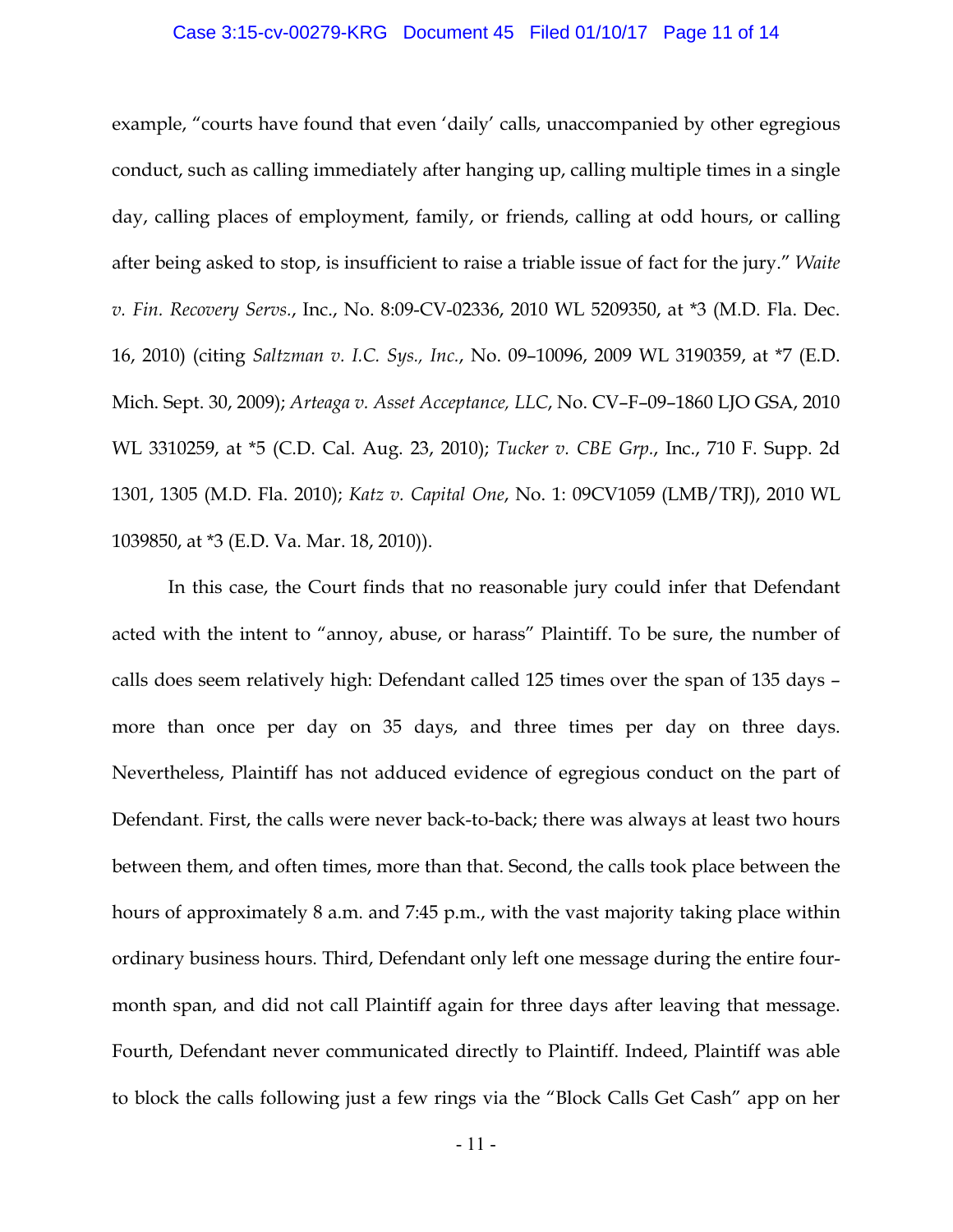#### Case 3:15-cv-00279-KRG Document 45 Filed 01/10/17 Page 12 of 14

cell phone, so Defendant was put in a position where it effectively had to place repeated calls in order to try to reach her. Finally, the calls ceased as soon as Plaintiff's attorney contacted Defendant on April 22, 2015.

"Such facts, when coupled with [the] lack of any indication that Plaintiff ever confirmed or disputed the debt, or any allegations that [she] ever asked Defendant to cease contact, fail to raise a triable issue of fact regarding Defendant's intent to 'annoy, abuse, or harass.'" *Waite*, 2010 WL 5209350, at \*4 (holding that 57 calls over two months did not establish the requisite intent). Instead, the number of unsuccessful calls over an extended period of time "suggests a difficulty in reaching [Plaintiff], not an intent to abuse, harass, or annoy[.]" *Fry v. Berks Credit & Collections, Inc.*, No. 3:11 CV 281, 2011 WL 6057781, at \*4 (N.D. Ohio Nov. 17, 2011). Thus, the Court will grant Defendant's motion for summary judgment as to Count I.

### **2. Count II – 15 U.S.C. § 1692g(a)**

In Count II, Plaintiff alleges a violation of 15 U.S.C. § 1692g(a). Under § 1692g(a), a debt collector is required to send the consumer written notice, *inter alia*, of the amount of the debt and the name of the creditor within five days of its initial communication with the consumer. Importantly, this section "requires only that the validation of debt notice be 'sent' by a debt collector. The debt collector need not also establish actual receipt by the debtor." *Webb v. Envision Payment Sols., Inc.*, No. CIV.A. 10-1414, 2011 WL 2160789, at \*4 (W.D. Pa. May 31, 2011) (citing *Mahon v. Credit Bureau of Placer Cnty. Inc.*, 171 F.3d 1197, 1201-02 (9th Cir. 1999)).

The evidence submitted by Defendant in support of its motion shows that the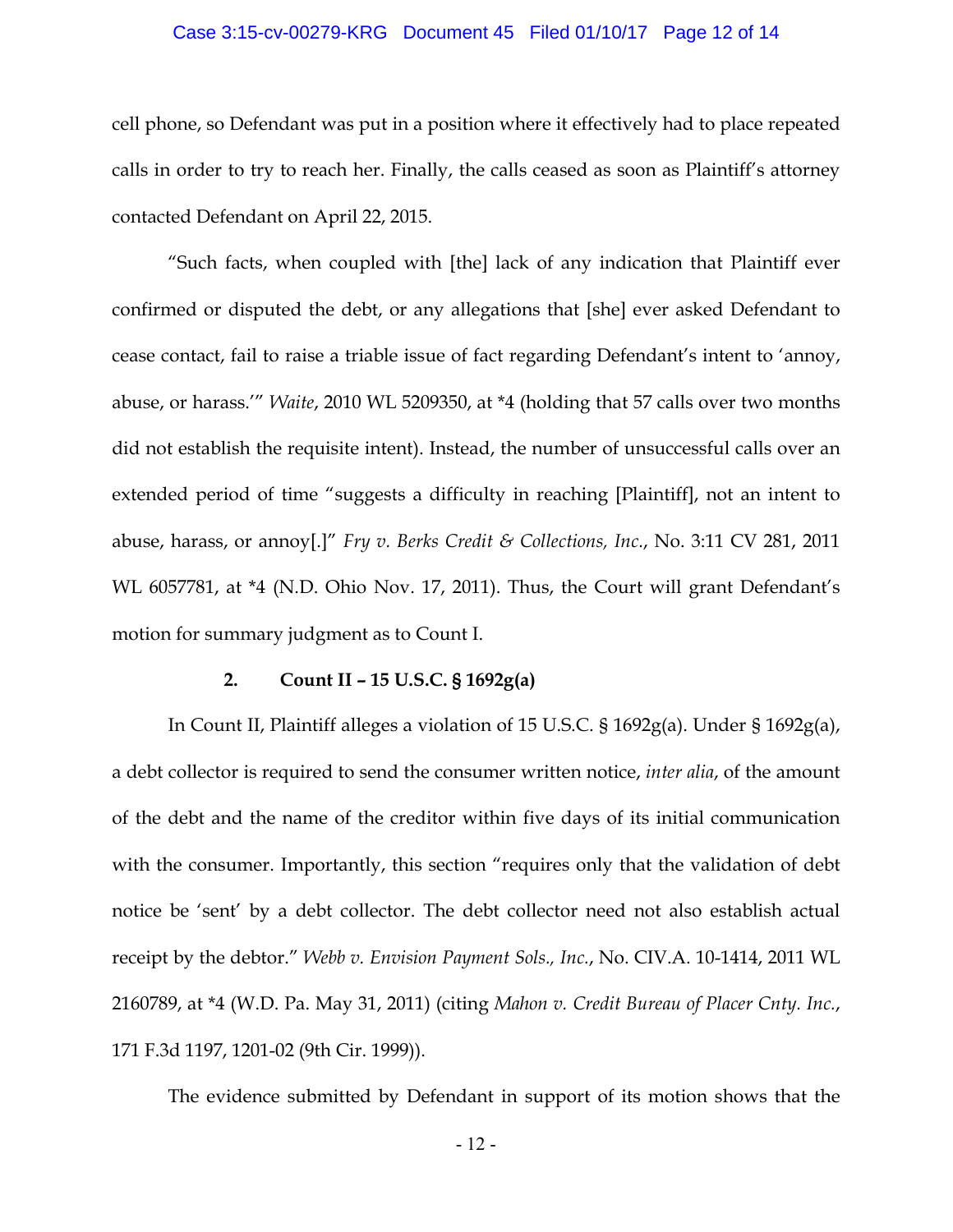### Case 3:15-cv-00279-KRG Document 45 Filed 01/10/17 Page 13 of 14

statutorily required notice was sent to Plaintiff at her correct address on December 9, 2014, which was just one day after the initial communication with Plaintiff. The notice was not returned as undeliverable. Plaintiff, by contrast, has not adduced any evidence of her own that suggests the requisite notice was *not* sent to her correct address or that it was returned to Defendant as undeliverable. Her testimony that she never received the notice is simply not enough to create a genuine issue of material fact since the statute does not require that the notice be received. *See Mahon*, 171 F.3d at 1202. Accordingly, Defendant's motion for summary judgment will also be granted as to Count II.

### **V. Conclusion**

For the foregoing reasons, Defendant's motion for summary judgment will be **GRANTED**. An appropriate Order follows.